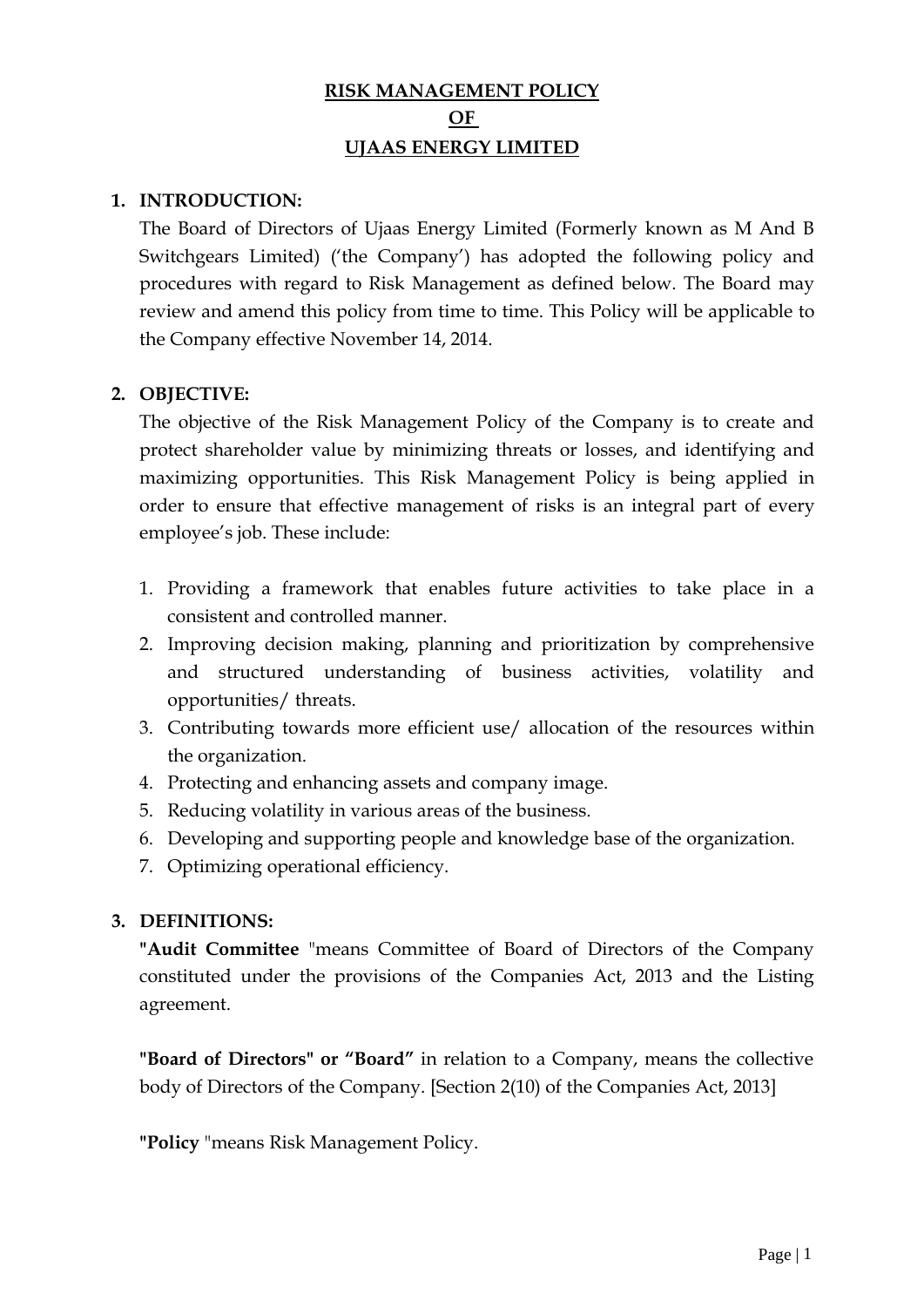## **4. LEGAL FRAMEWORK:**

In accordance with Section 134(3), a company is required to include a statement indicating development and implementation of a risk management policy for the company including identification therein of elements of risk, if any, which in the opinion of the Board may threaten the existence of the company

Further, Clause 49 of the Listing Agreement entered into between listed companies and the Stock Exchanges has been recently amended which, interalia, provides for a mandatory requirement for all listed companies to establish a "Risk Management Policy" to institute appropriate systems of control including systems for risk management.

## **COMPANIES ACT, 2013:**

### 1. **Provisions of the Section 134(3)**

There shall be attached to financial statements laid before a company in general meeting, a report by its Board of Directors, which shall include—

• a statement indicating development and implementation of a risk management policy for the company including identification therein of elements of risk, if any, which in the opinion of the Board may threaten the existence of the company.

## **2.Provisions of the Section 177(4)**

Every Audit Committee shall act in accordance with the terms of reference specified in writing by the Board which shall, inter alia, include,—

(vii) evaluation of internal financial controls and risk management systems.

# **3.Schedule IV [Section 149(8)] - Code for Independent Directors II. Role and functions:**

The independent directors shall:

- 1. help in bringing an independent judgment to bear on the Board's deliberations especially on issues of strategy, performance, **risk management,** resources, key appointments and standards of conduct;
- 2. satisfy themselves on the integrity of financial information and that financial controls and **the systems of risk management** are robust and defensible;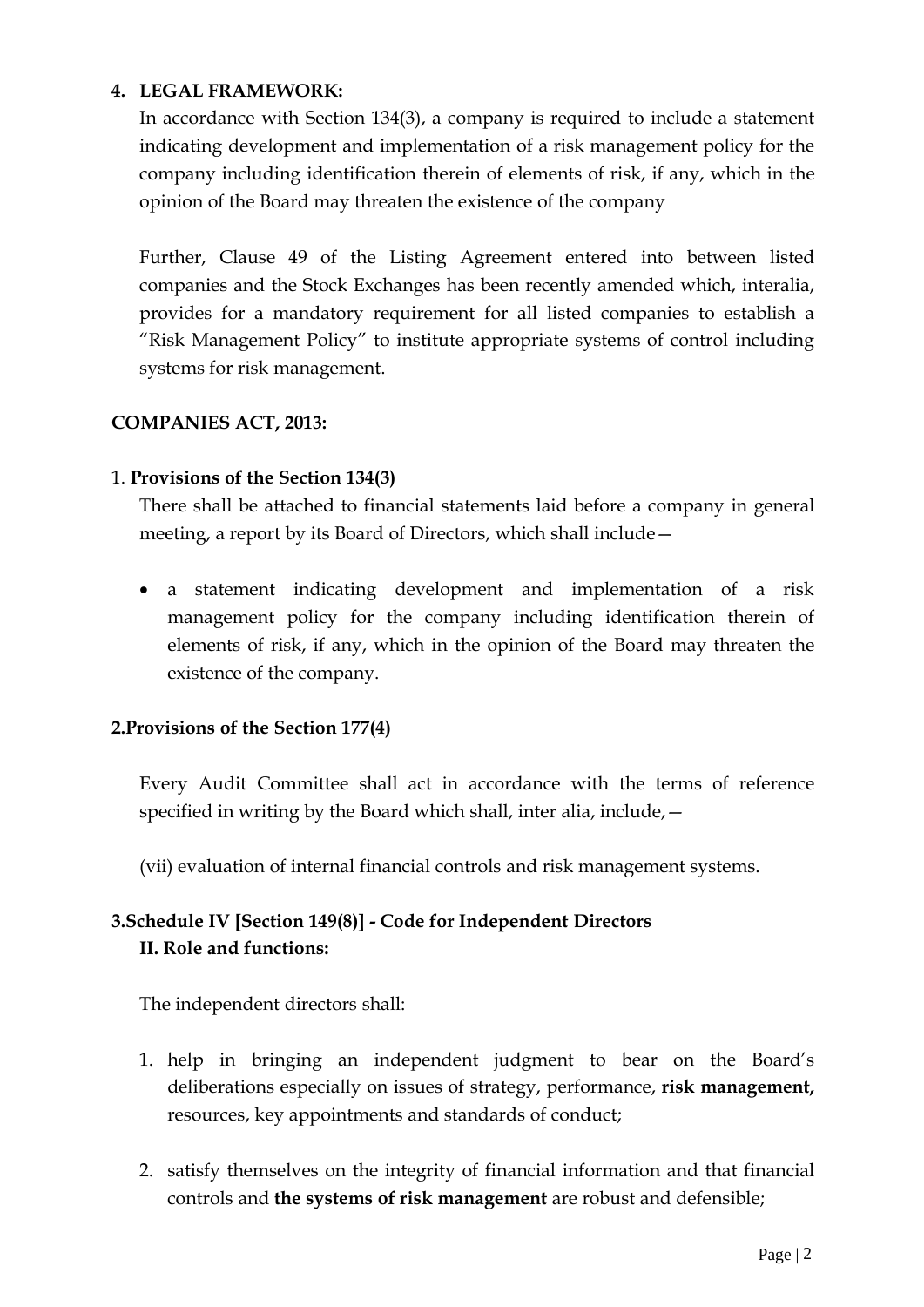### **CLAUSE 49 OF THE LISTING AGREEMENT:**

- **1. As per Clause 49 (I) (D) (2), the Board should fulfill certain key functions, including:**
- a. Reviewing and guiding corporate strategy, major plans of action, **risk policy**, annual budgets and business plans; setting performance objectives; monitoring implementation and corporate performance; and overseeing major capital expenditures, acquisitions and divestments.
- b. Ensuring the integrity of the company's accounting and financial reporting systems, including the independent audit, and that appropriate systems of control are in place, in particular, systems for **risk management,** financial and operational control, and compliance with the law and relevant standards.

## **2. 49 (III) D. Role of Audit Committee**

The role of the Audit Committee shall include the following:

11. Evaluation of internal financial controls and risk management systems;

### **3. 49 (VI). Risk Management**

- A. The company shall lay down procedures to inform Board members about the risk assessment and minimization procedures.
- B. The Board shall be responsible for framing, implementing and monitoring the risk management plan for the company.
- C. The company shall also constitute a Risk Management Committee. The Board shall define the roles and responsibilities of the Risk Management Committee and may delegate monitoring and reviewing of the risk management plan to the committee and such other functions as it may deem fit.

## **4. Information to be placed before Board of Directors**

Quarterly details of foreign exchange exposures and the steps taken by management to limit the risks of adverse exchange rate movement, if material.

## **5. RISK MANAGEMENT FRAMEWORK:**

Before proceeding to the policy attention is drawn to the roles that the Board and Audit Committee are required to play under the above regulations governing Risk Management:

1. The Board's role under both the regulations is to ensure framing, implementing and monitoring risk management plan, having in place systems for risk management as part of internal controls with duty being cast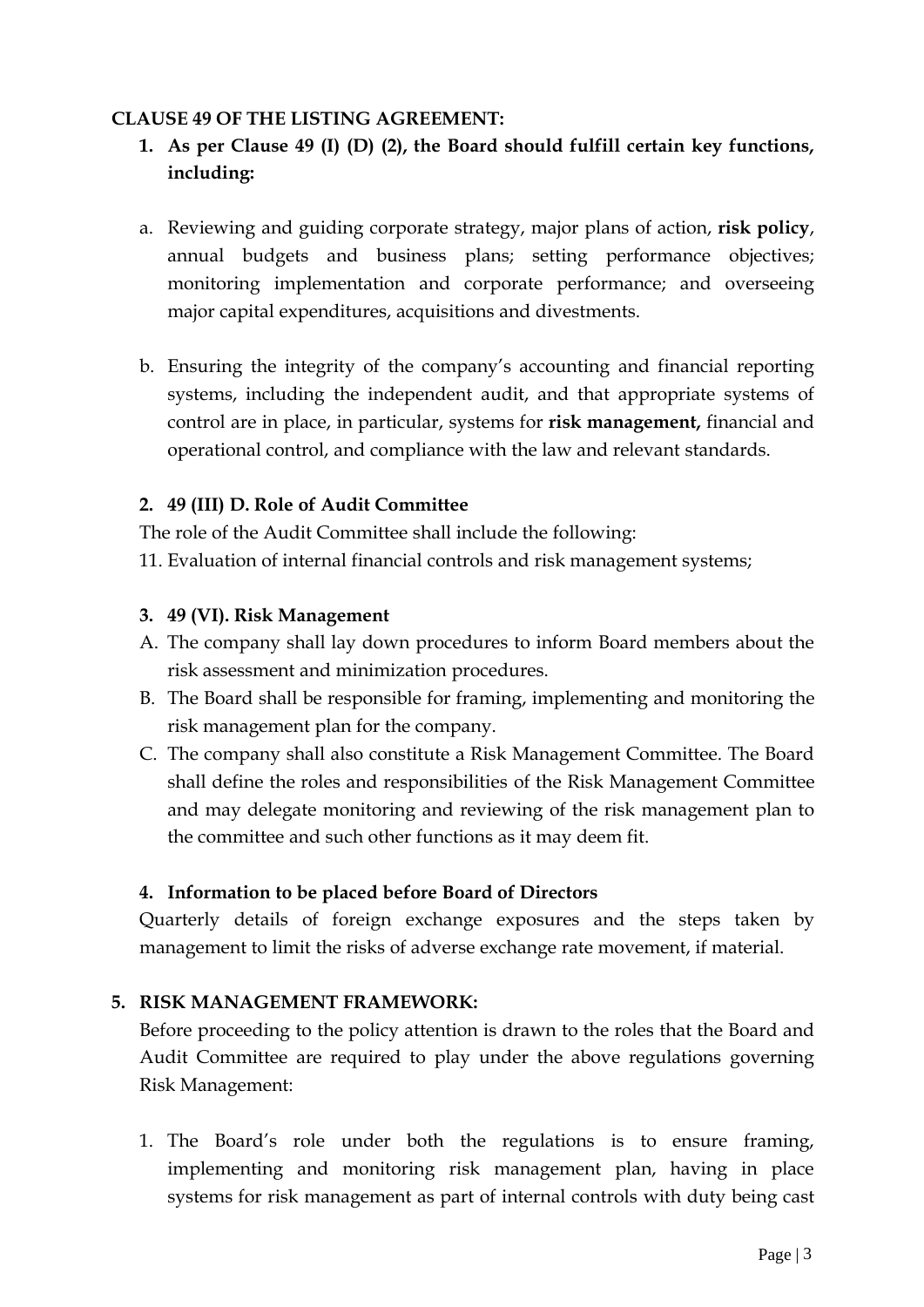upon Independent Directors to bring unbiased angle to the Board's deliberations on making risk management systems more robust.

2. The Audit Committee's role is to evaluate the risk management systems.

This policy shall complement the other policies of Ujaas Energy Limited in place e.g. Policy on materiality of Related Party Transactions and dealing with Related Party Transactions, to ensure that the risk if any arising out of Related Party Transactions are effectively mitigated.

### **6. BROAD PRINCIPLES:**

The Board is required to review the business plan at regular intervals and develop the Risk Management Strategy which shall encompass laying down guiding principles on proactive planning for identifying, analyzing and mitigating all the material risks, both external and internal including environmental, business, operational, financial and others. Communication of Risk Management Strategy to various levels of the management for effective implementation is essential.

## **7. IDENTIFICATION AND RISK ANALYSIS:**

Risk Identification is obligatory on all vertical and functional heads who with the inputs from their team members are required to report the material risks to the Chairman and Managing Director of the Company along with their considered views and recommendations for risk mitigation.

Analysis of all the risks thus identified shall be carried out by Mr. Anurag Mundra, Jt. Managing Director &Chief Financial Officer (CFO) of the Company through participation of the vertical/functional heads and a preliminary report thus finalized shall be placed before the Risk Management Committee.

## **8. THE FOLLOWING STEPS TO BE TAKEN:**

## • **Risk identification:**

To identify organization's exposure to uncertainty, risks may be classified in the following:

- 1. Strategic
- 2. Operational
- 3. Financial
- 4. Hazard
- 5. Reputational
- 6. Regulatory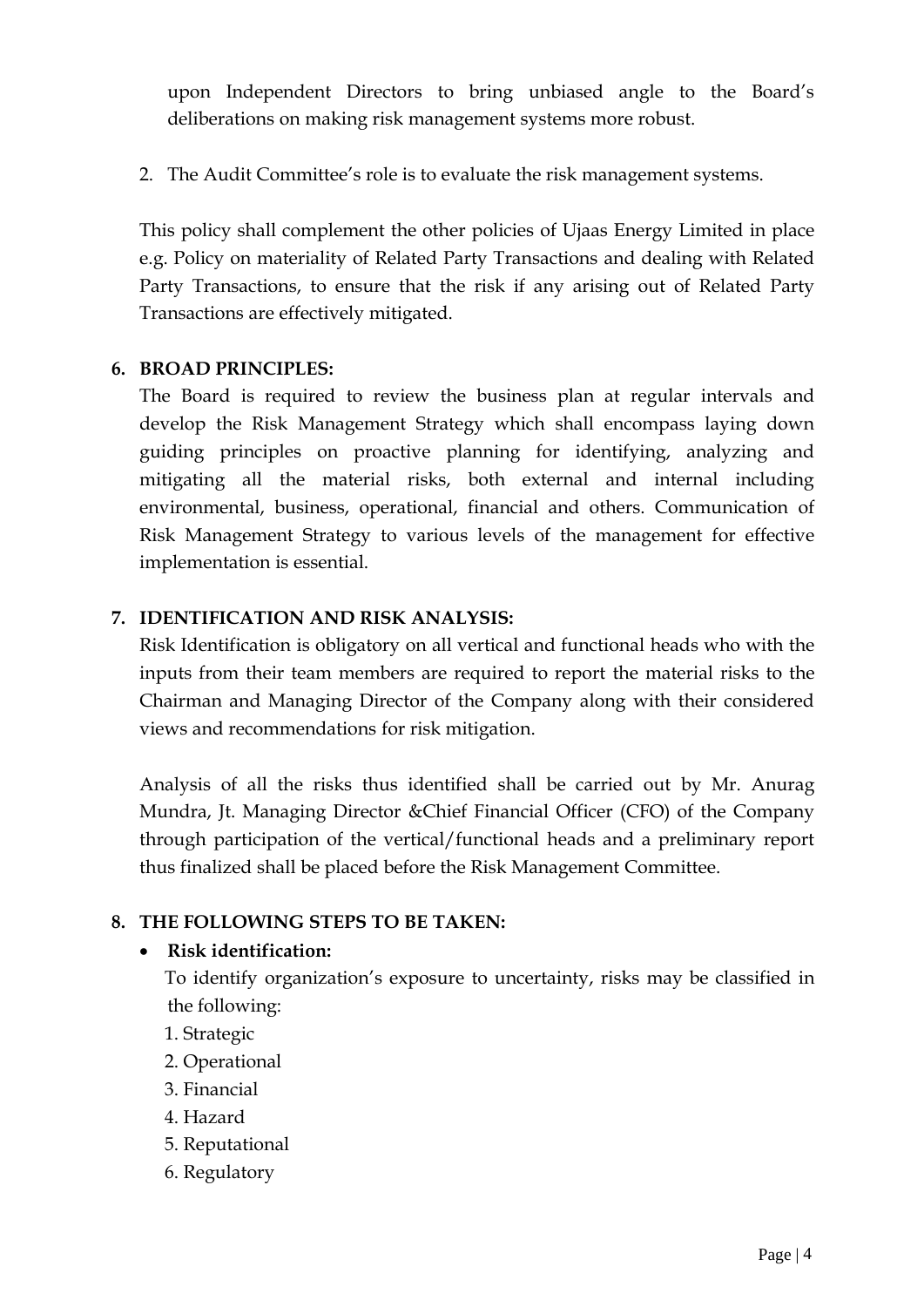### • **Risk Description**:

To display the identified risks in a structured format.

### • **Risk Evaluation:**

After risk analysis, comparison of estimated risks against organization risk criteria is required. It is to be used to make decisions about the significance of risks and whether each specific risk to be accepted or treated.

## • **Risk Estimation:**

Risk Estimation can be quantitative, semi quantitative or qualitative in terms of probability of occurrence and possible consequences.

## • **Reporting**

## **1. Internal Reporting**

a) Board of Directors b) c) Vertical Heads d) Individuals

## **2. External Reporting**

To communicate to the stakeholders on regular basis as part of Corporate Governance

## **9. GUIDELINES TO DEAL WITH THE RISKS:**

Business Plan including Capital Expenditure and Fund Flow Statement for each segment together with SWOT analysis, Data on Production Planning, Materials Management, Sales & Distribution, Delivery Schedules, Assets, Accounts Receivables and Payables as well as Regulatory Regime applicable shall be reviewed in the light of the material risks identified. A comprehensive plan of action to deal with the risks shall be developed and guidelines flowing from such plan shall be communicated to the employees concerned for mitigation of the risks.

## **10. BOARD APPROVAL:**

The Action Plan and guidelines shall be approved by the Board before communication to the personnel for implementation.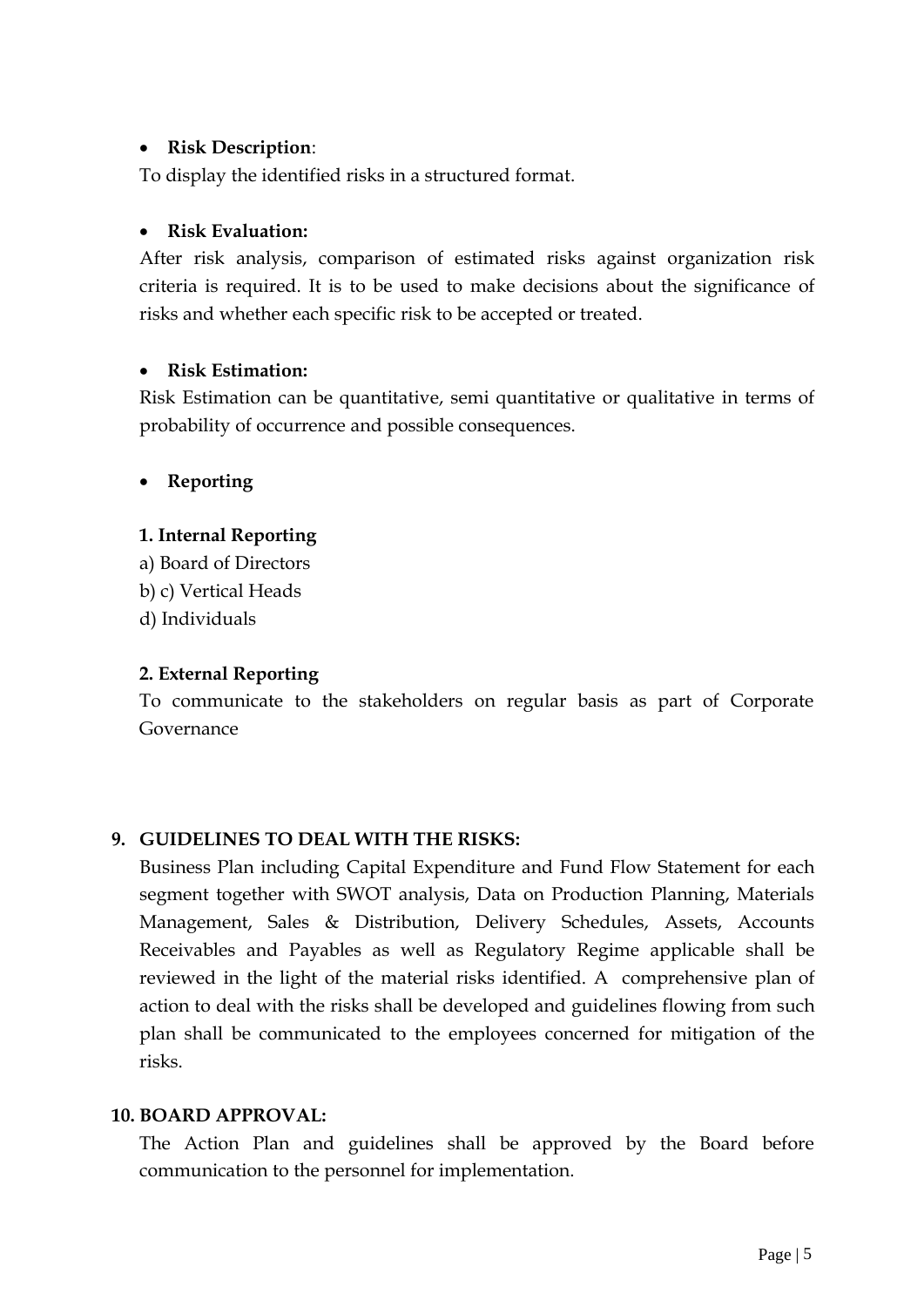The Board shall approve the risk management (including risk treatment) strategy, control structure and policy guidelines and delegate authority and accountability for risk management to the Company's executive team.

#### **11. RISK TREATMENT:**

Risk Treatment includes the process of selecting and implementing measures to mitigate risks and to prioritize risk control actions in terms of their potential to avoid or minimize the risk of the organization. Risk treatment includes risk control/mitigation and extends to risk avoidance, risk transfer (insurance), risk financing, risk absorption etc. for

- a) Effective and efficient operations
- b) Effective Internal Controls
- c) Compliance with laws & regulations

Risk treatment shall be applied at all levels through carefully selected validations at each stage to ensure smooth achievement of the objective.

#### **12. ROLE OF BOARD OF DIRECTORS:**

The Board of Directors of the Company oversee the development of Risk Management Policy and the establishment, implementation and monitoring of the Company's risk management system, in accordance with the policy.

#### **13. ROLE OF THE HEADS OF THE DEPARTMENTS:**

Heads of Departments shall be responsible for implementation of the risk Management system as may be applicable to their respective areas of Functioning and report to the President of the Company.

#### **14. APPLICABILITY:**

This Policy applies to all areas of the Company's operations.

#### **15. RESPONSIBILITY TO STAKEHOLDERS:**

The Company considers the reasonable expectations of stakeholders particularly with a view to preserving the Company's reputation and success of its business. Factors which affect the Company's continued good standing are included in the Company's risk profile.

#### **16. CONTINUOUS IMPROVEMENT:**

The Company's risk management system is always evolving. It is an ongoing Process and it is recognized that the level and extent of the risk management System will evolve commensurate with the development and growth of the